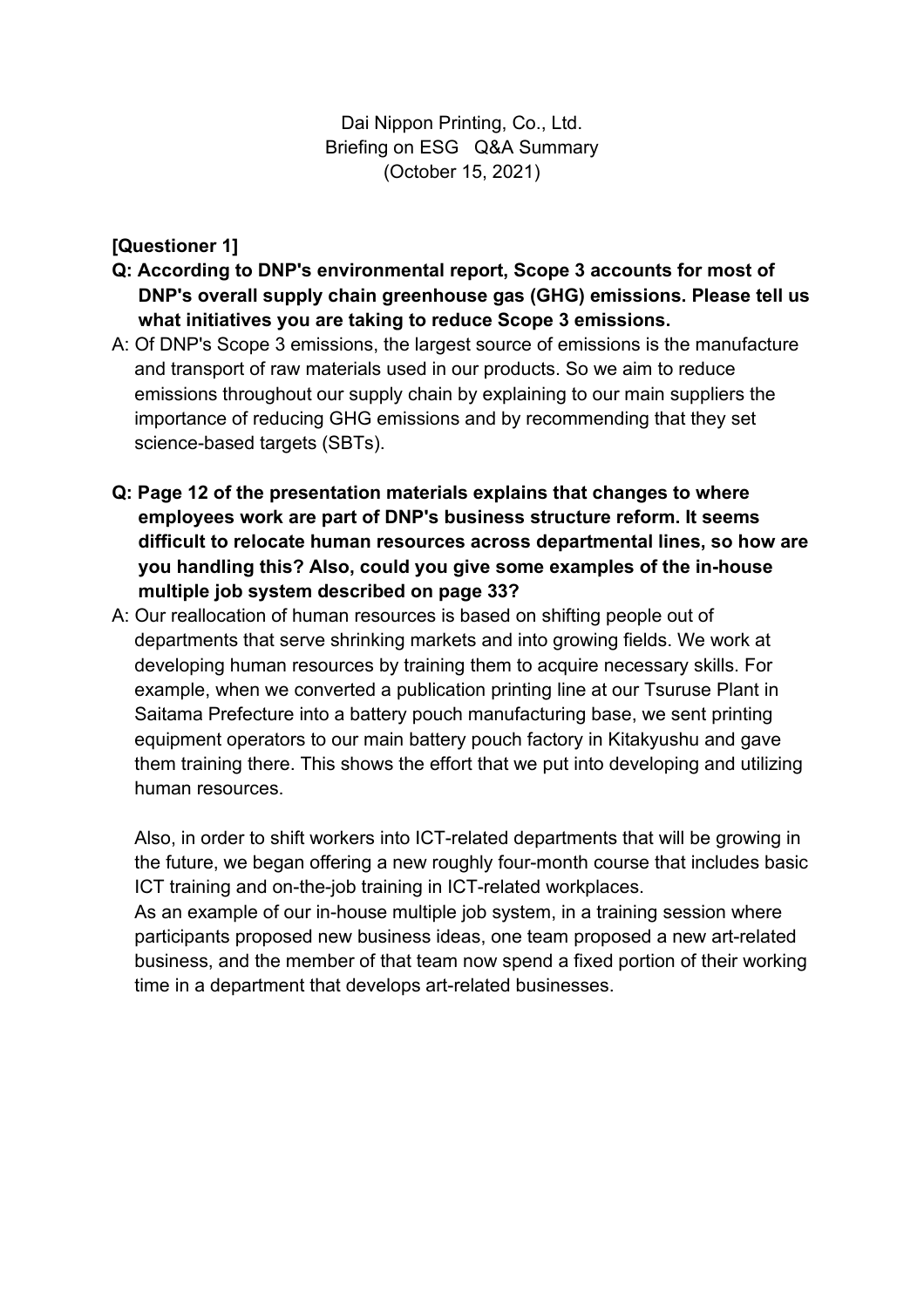# **[Questioner 2]**

- **Q: You said that the DNP Group has about 2,000 people working in ICT. What is the breakdown by department, and what kinds of work are they doing? Please explain in detail about the current state of ICT human resources and how you plan to use human resources in the future as you transform your business portfolio.**
- A: More than 90% of our ICT people belong to the Information Communication segment and its Group companies. In the future, we will need to further increase the number of employees who excel in project management and Agile software development. In order to cultivate such talent, once a year we assess the skills of our ICT staff and select training programs appropriate to their level. Based on each person's career plan, they may meet with their supervisor one-on-one to decide on a training method and schedule.
- **Q: On page 8 of the presentation materials you discuss your data distribution and environment-related businesses. Do you intend to disclose more information about each of these businesses in order to make it easier for investors to evaluate them?**
- A: Going forward, we intend to consider the disclosure of information related to each business from various angles and reflect our findings where we can.

# **[Questioner 3]**

- **Q: According to the compensation system for Directors, 65% of compensation is fixed and 35% is performance-linked, with the performance indicators being operating profit, current net income, and ROE. Please explain the reason why this system has been so designed.**
- A: Concerning fixed and performance-linked compensation, this refers to a fixed monthly amount and bonuses. Regarding compensation of executive directors, we are considering increasing the ratio of performance-linked compensation from the current level. In addition, concerning compensation for Directors, in order to enhance transparency and objectivity, we submit a draft of the compensation to our Advisory Committee, consisting solely of independent outside directors and an independent outside statutory auditor, and decide on the compensation based on the Committee's deliberation over factors like business performance and the level of each Director's contribution.